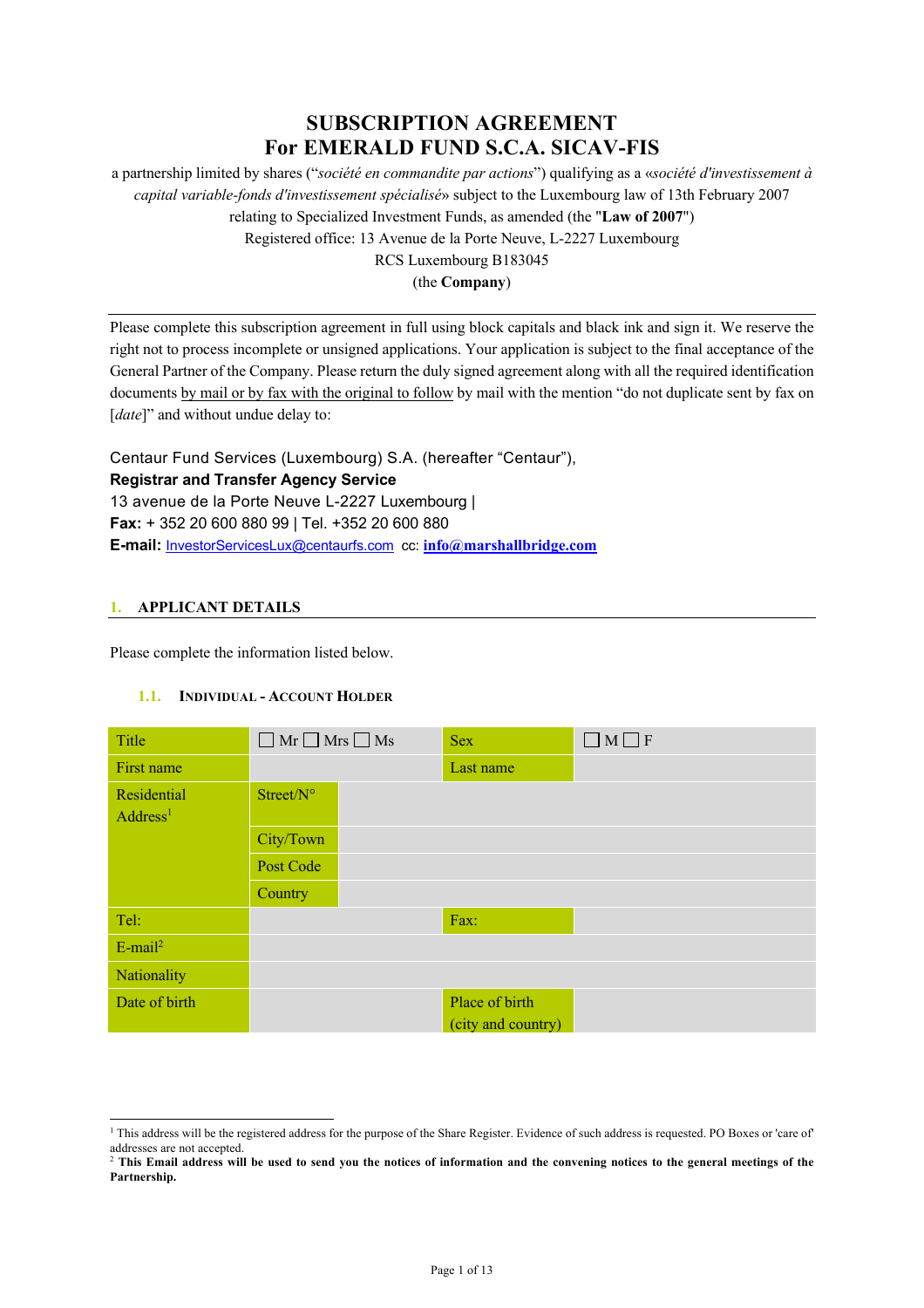#### **1.2 INDIVIDUAL - CO HOLDER**

**You are acting as either:** ¨ **2nd Co-holder of the joint account3 or** ¨ **2nd Co-holder of the common account4**

| Title                               | $\Box$ Mr $\Box$ Mrs $\Box$ Ms | <b>Sex</b>                           | $\Box M \Box F$ |
|-------------------------------------|--------------------------------|--------------------------------------|-----------------|
| First name                          |                                | Last name                            |                 |
| Residential<br>Address <sup>5</sup> | Street/N°                      |                                      |                 |
|                                     | City/Town                      |                                      |                 |
|                                     | Post Code                      |                                      |                 |
|                                     | Country                        |                                      |                 |
| Tel:                                |                                | Fax:                                 |                 |
| E-mail                              |                                |                                      |                 |
| Nationality                         |                                |                                      |                 |
| Date of birth                       |                                | Place of birth<br>(city and country) |                 |

## **2. INVESTMENT DETAILS**

 $\Box$  LU1265972312 - Marshall Bridging Fund – Class A  $\Box$  LU1265972403 - Marshall Bridging Fund – Class B  $\Box$  LU1265972585 - Marshall Bridging Fund – Class C  $\Box$  LU1265972668 - Marshall Bridging Fund – Class D  $\Box$  LU1265972742 - Marshall Bridging Fund – Class E  $\Box$  LU1265972825 - Marshall Bridging Fund – Class F  $\Box$  LU1921956675 - Marshall Bridging Fund – Class G  $\Box$  LU1989874760 - Marshall Bridging Fund – Class H  $\Box$  LU1989875064 - Marshall Bridging Fund – Class I

SUBSCRIPTION OF CLASS SHARES

We the undersigned to this subscription agreement hereby irrevocably subscribe on the terms set out in this subscription agreement (the "Subscription Agreement"), for Class  $\blacksquare$  Shares of the sub-fund MARSHALL BRIDGING FUND.

We have been provided with the issuing document of the Company (the "Issuing Document"), the articles of incorporation of the Company (the "Articles") and the subscription agreement (the "Subscription Agreement") as submitted to the CSSF (together the "Documents") and we have been able to analyse such Documents. Capitalized terms used herein without definition shall have the meaning given to them in the Issuing Document and in the Articles.

In relation to the above we expressly agree that:

Our total contribution for us for Class\_\_\_\_\_\_\_Share amounts (GBP/EUR/USD/CHF) (the "Contribution"). The Contribution amount may include a subscription fee<sup>6</sup> of % of the Contribution, as case may initially be agreed with the General Partner of the Company.

<sup>&</sup>lt;sup>3</sup> Bank account in the name of two or more natural persons (account owners) for which all the account owners must sign the application form and any attached document.

<sup>4</sup> Bank account in the name of two or more natural persons (account owners) for which one or more account owner(s) must sign the application form and any attached document.

<sup>&</sup>lt;sup>5</sup>This address will be the registered address for the purpose of the Share Register. Evidence of such address may be requested. PO Boxes or 'care of' addresses are not accepted.

<sup>&</sup>lt;sup>6</sup> The fund or GP will be able to retrocede partially or totally such fee to intermediaries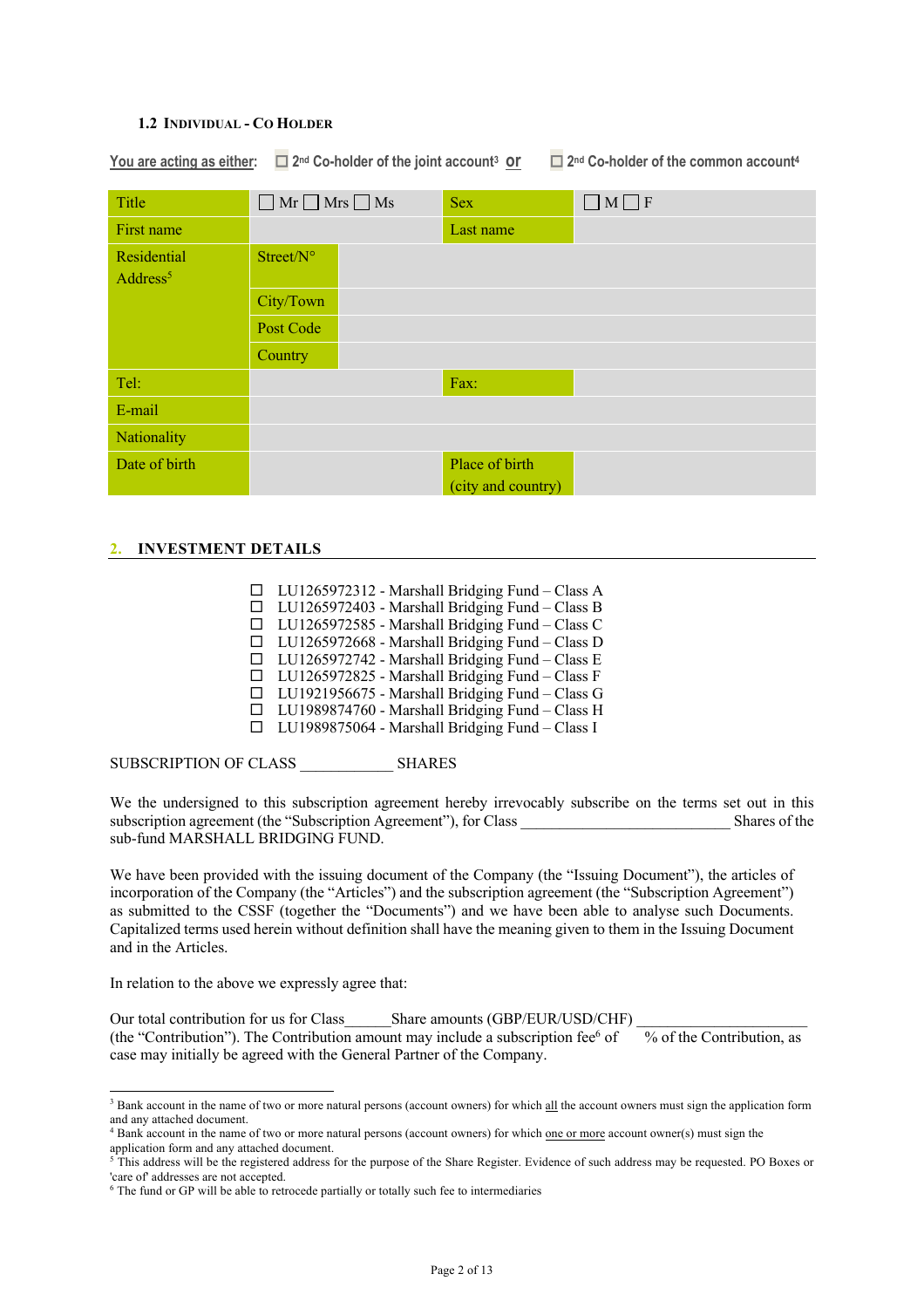The minimum Contribution per investor is (Please tick the appropriate box)

- $\Box$  GBP 125,000\* or currency equivalent for Class A Shares (LU1265972312)
- $\Box$  EUR 125,000\* or currency equivalent for Class B Shares (LU1265972403)
- $\Box$  USD 125,000\* or currency equivalent for Class C Shares (LU1265972585)
- $\Box$  CHF 500,000 for Class D Shares (LU1265972668)
- $\Box$  EUR 750,000 for Class E Shares (LU1265972742)
- $\Box$  USD 1,000,000 for Class F Shares LU1265972825)
- $\Box$  EUR 15,000,000 for Class G Shares (LU1921956675)
- $\Box$  USD 125,000 for Class H Shares (LU1989874760)
- $\Box$  EUR 125,000 for Class I Shares (LU1989875064)

subject however to the right of the General Partner of the Company (the "General Partner") to reject any subscription from investors for any reason or to accept subscriptions in lesser amounts.

\* subscription for an amount below of EUR 125,000 or equivalent in other currency can be accepted subject to the condition that Article 2 of the law of 2007 shall be respected.

The Class \_\_\_\_\_\_\_\_\_\_\_\_ Shares will be allotted at a price corresponding to the Net Asset Value per Class Shares as of the relevant Valuation Day (the "Subscription Price").

The Registrar and Transfer Agent of the Company is Centaur Fund Services (Luxembourg) ("Centaur").

We hereby irrevocably commit to pay an amount equal to a Contribution of (GBP/EUR/USD/CHF) corresponding to  $\Box$  corresponding to  $\Box$  class Shares to be subscribed at the Subscription Price Acceptance by the Company of this Contribution shall be at the sole discretion of the General Partner and, without limiting the foregoing, acceptances of subscriptions need not be on a first-come, first-served basis, but under an equitable treatment of all shareholders.

This document may only be distributed in or from Switzerland to qualified investors within the meaning of Art. 10 para. 3, 3bis and 3ter CISA. The Representative in Switzerland is ACOLIN Fund Services AG, Affolterndtrasse 56, CH-8050 Zurich, whilst the Paying Agent is Neue Helvetische Bank AG, Seefeldstrasse 215, CH-8008 Zurich. The basic documents of the Company as well as the annual report may be obtained free of charge at the registered office of the Swiss Representative.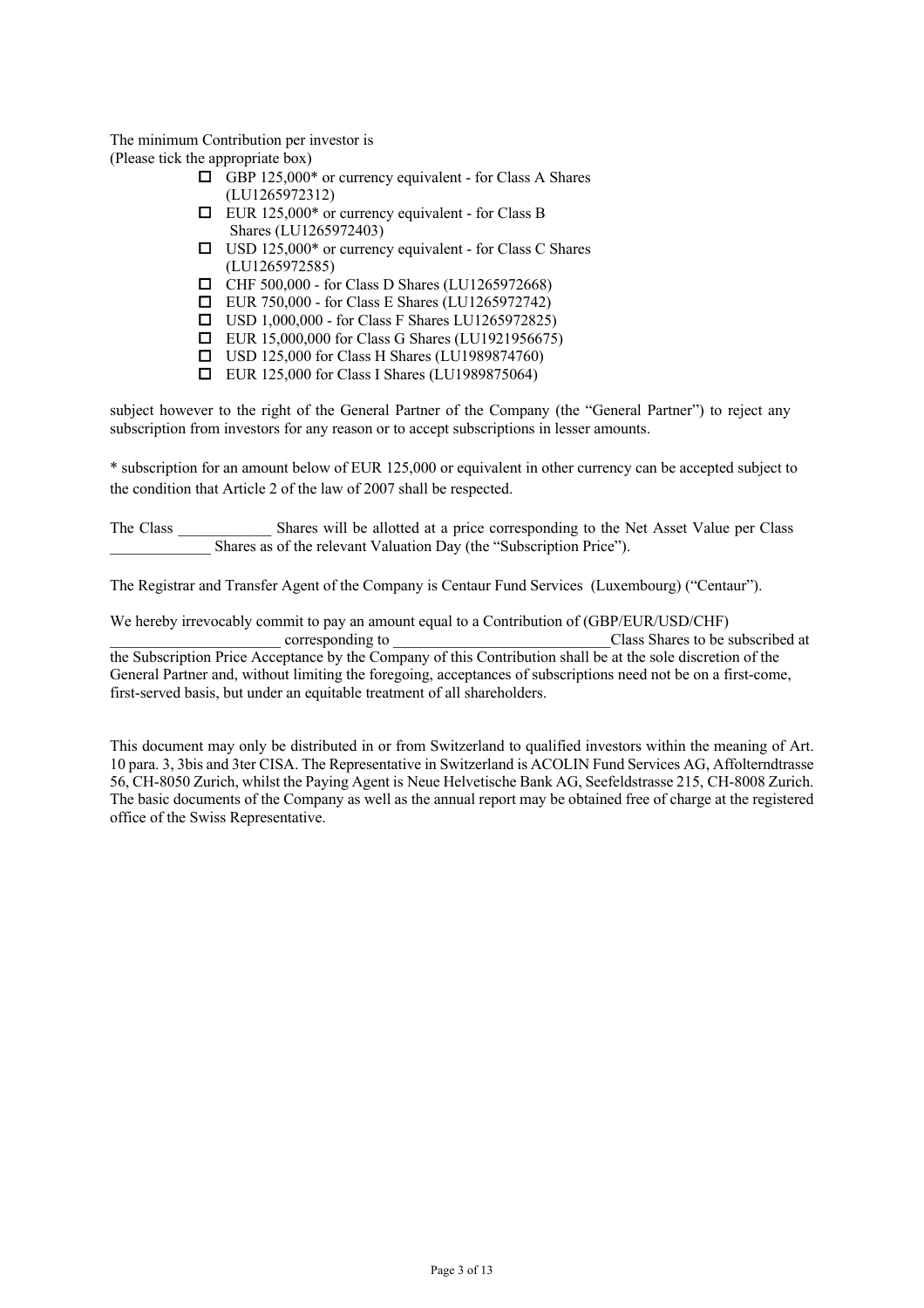## **PAYMENT INSTRUCTIONS**

Please use the following bank account(s) details to transfer your subscription payment with reference to the Name of Company, Sub-Fund and Class of Shares (if any) invested. Cleared funds should be received before the relevant Cut-Off Time (as defined in the Issuing Document). Payment of your investment must be drawn on a bank account opened in your own name. No third-party payments will be executed. We reserve the right to not accept a payment executed by a credit institution not governed by AML laws equivalent to those of European laws.

Bank details for GBP Payments

| Beneficiary: | Marshall Bridging Fund                   |
|--------------|------------------------------------------|
| Address:     | 26, Place de la Gare, L-2965, Luxembourg |
| SWIFT:       | CELLLULL                                 |
| IBAN:        | LU66 0141 5553 0110 3030                 |

Bank details for EUR Payments

| Beneficiary: | Marshall Bridging Fund                   |
|--------------|------------------------------------------|
| Address:     | 26, Place de la Gare, L-2965, Luxembourg |
| SWIFT:       | CELLLULL                                 |
| <b>IBAN</b>  | LU84 0141 3553 0110 0000                 |

Bank details for USD Payments

| Beneficiary: | Marshall Bridging Fund                   |
|--------------|------------------------------------------|
| Address:     | 26, Place de la Gare, L-2965, Luxembourg |
| SWIFT:       | <b>CELLLULL</b>                          |
| <b>IBAN</b>  | LU79 0141 1553 0110 3010                 |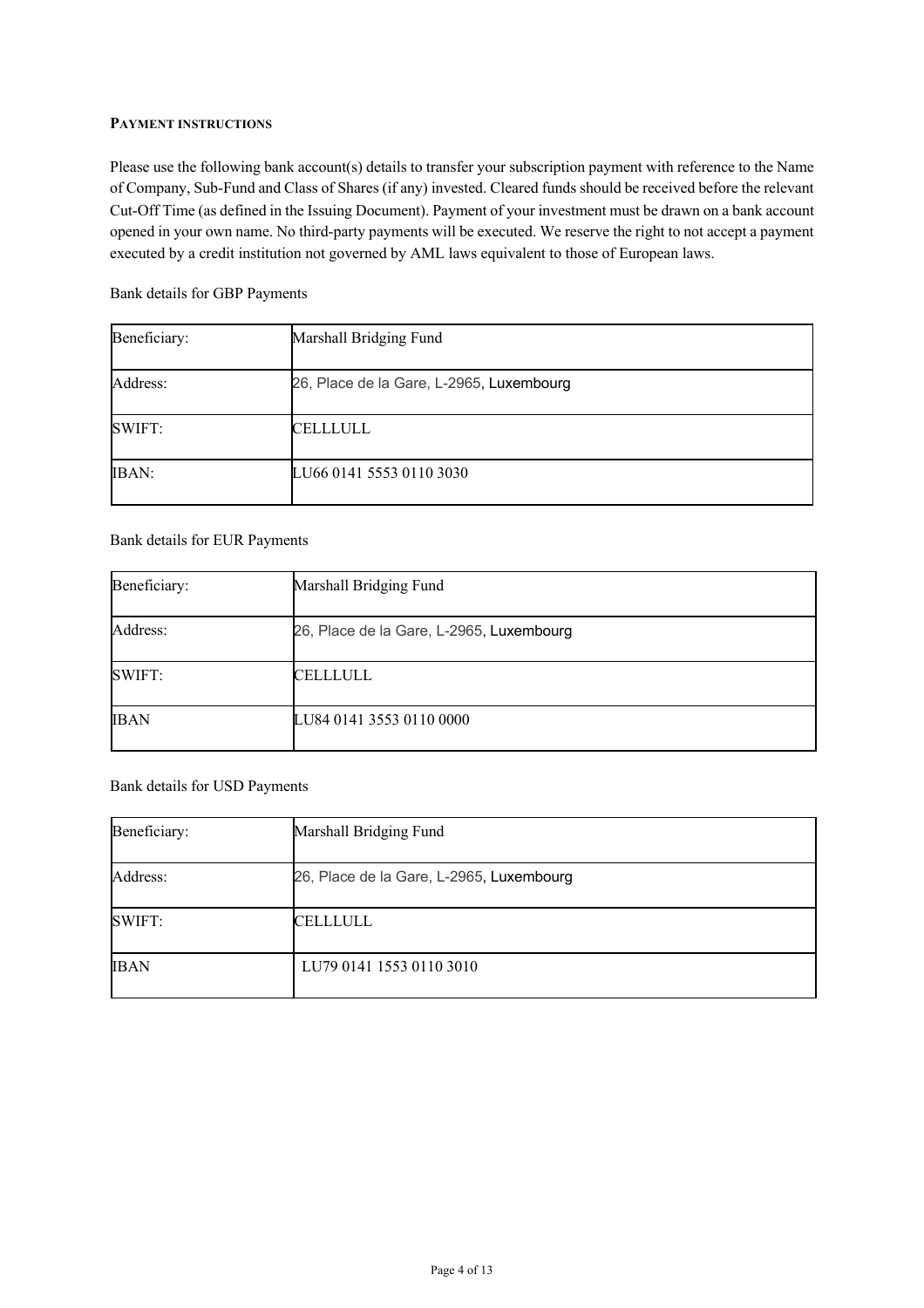Bank details for CHF Payments

| Beneficiary: | Marshall Bridging Fund                   |
|--------------|------------------------------------------|
| Address:     | 26, Place de la Gare, L-2965, Luxembourg |
| SWIFT:       | CELLLULL                                 |
| <b>IBAN</b>  | LU53 0141 9553 0110 3050                 |

## **3. TERMS&CONDITIONS**

## **1. CORRESPONDENCE**

The Investor hereby authorises the "Transfer Agent" to send by email or fax to the Investor the following documents: distribution notices, statements of account and any other documents deemed necessary by the Transfer Agent and the Company, including, without limitation and information in connection with anti-money laundering inquiries and status.

The Investor acknowledges that email or facsimile is not a secure means of communication and recognises and fully accepts the associated risks pertaining to the sending of documents by the Transfer Agent via email or fax including, without limitation, loss of information, errors, misdelivery, mistransmission, delivery delays (including without limitation those resulting from the Transfer Agent's systems, networks, processes or procedures), deletions in error (including without limitation those resulting from the Transfer Agent's systems, networks, processes or procedures), and unwanted access by third parties (including without limitation viruses, falsification, forgery and misuse of data), for which the Transfer Agent shall not be responsible.

The Investor hereby agrees and undertakes that it will be liable for all demands, claims, actions, proceedings, losses, damages or other liabilities and costs and expenses that may arise or which the Transfer Agent may suffer in sending the appropriate document(s) to the addressee as designated by the Transfer Agent. This authorisation shall continue in effect until the Investor informs the Transfer Agent in writing that it wishes to revoke this authorisation.

The investor hereby authorises the Transfer Agent and/or the Company to send correspondence by electronic mail or fax to any of the email address/es and/or fax numbers provided to the Transfer Agent, and agree that we may send the Investor communications via these means unless and until we receive written notice from you withdrawing consent for the same.

#### **2. EXCHANGE RATES AND FEES**

The Investor hereby acknowledges that if subscription is made and paid in a currency different from the official denomination of the relevant Sub-Fund and Class, such subscription will be processed at the applicable outstanding exchange rate and any applicable exchange fees and expenses will be charged to the Investor.

## **4. DECLARATIONS**

Accuracy of information

# $\Box$  I certify that all the information provided in this document and in the declaration of beneficial owner is accurate and complete and undertake to immediately notify **Centaur** if any of the information provided in this document changes (in particular if you have stated that you are an institutional investor and do not qualify as such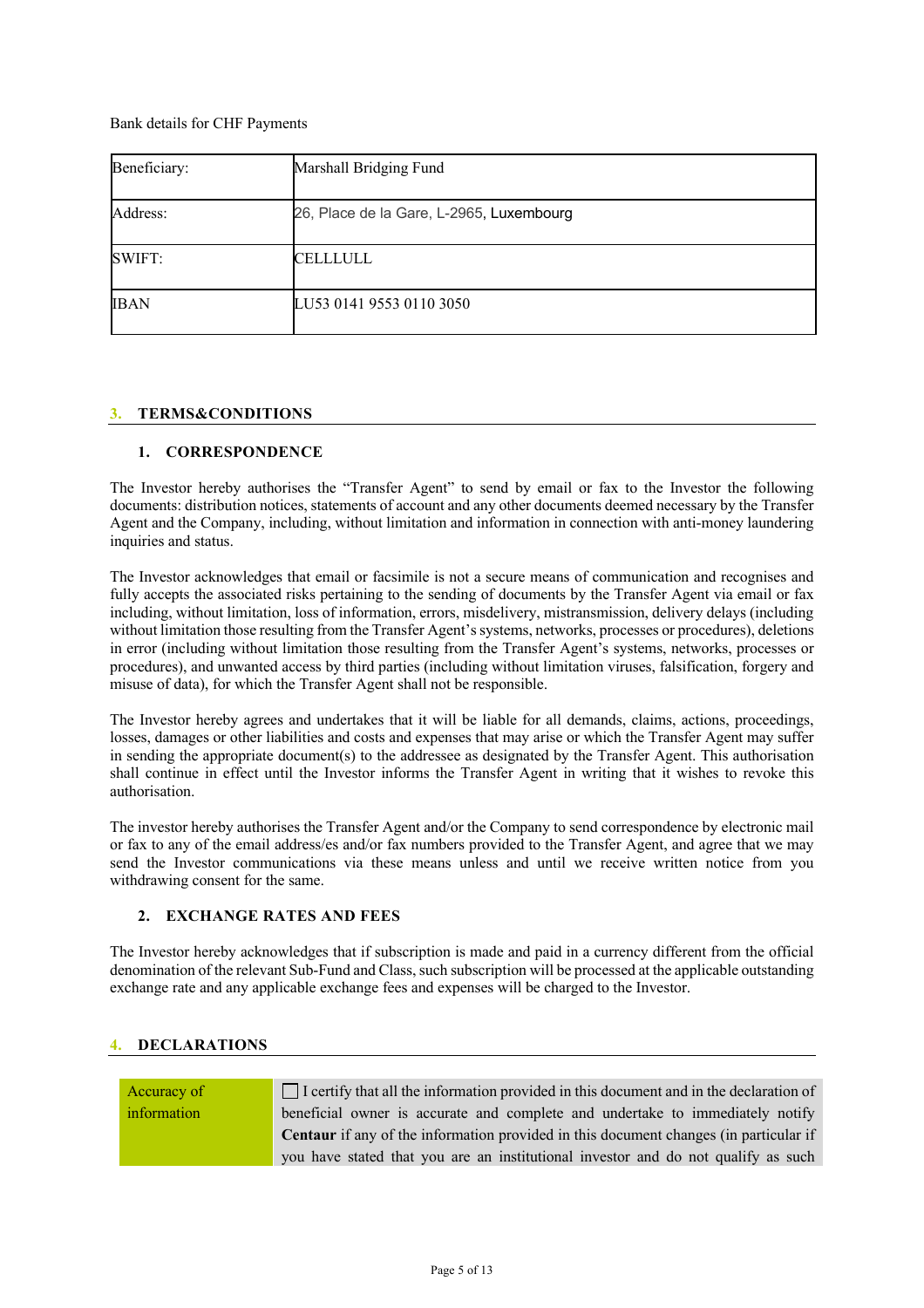|                              | of name,<br>ultimate<br>change<br>contact, status,<br>economic<br>anymore,<br>structure,<br>beneficiaries) and submit a new form within 30 days.                  |
|------------------------------|-------------------------------------------------------------------------------------------------------------------------------------------------------------------|
| Subscription                 | $\Box$ I declare that I have read, agreed and understood the contents of this subscription                                                                        |
| Agreement, Issuing           | form and that I have had the opportunity prior to completing this form to request and                                                                             |
| Document and                 | read the Issuing Document and Articles of Association of the Company. I understand                                                                                |
| Articles of                  | that the subscription for Shares is made subject to the terms of such documents and the                                                                           |
| Association                  | terms and conditions of this form (including the application notes).                                                                                              |
|                              |                                                                                                                                                                   |
| <b>Beneficial Owner</b>      | I hereby confirm that the investment is made on the applicant's own behalf;                                                                                       |
|                              | I hereby confirm that the investment is made in my name but on behalf of my clients                                                                               |
|                              | and that I have identified and verified the identity of underlying clients and their                                                                              |
|                              | ultimate economic beneficiaries as well as the origin of the money invested. None of                                                                              |
|                              | such clients and ultimate economic beneficiaries is named on list of prohibited country,                                                                          |
|                              | territories, entities and individuals maintained by the OFAC, the EU, United Nations                                                                              |
|                              | and HM Treasury Sanctions or my financial supervisory authority.                                                                                                  |
|                              | I am the ultimate economic beneficiary of the Shares invested; or                                                                                                 |
|                              | I am not the ultimate economic beneficiary and I have provided the additional                                                                                     |
|                              | declaration to identify the ultimate economic beneficiaries                                                                                                       |
| Capacity                     | I declare that I have full legal capacity to subscribe in, hold and/or deal with the                                                                              |
|                              | Shares.                                                                                                                                                           |
| <b>U.S. Distribution</b>     | □ I acknowledge that the Company is not registered under the U.S. Securities Act of                                                                               |
|                              | 1933 or other laws governing the U.S. Securities industry.                                                                                                        |
| <b>Transfer Restrictions</b> | □ I agree that the Shares cannot be sold or transferred to or for the account of any US                                                                           |
|                              | Person or in the USA or in or for the account of any person in any other jurisdiction                                                                             |
|                              | that would be restricted or prohibited to acquire Shares.                                                                                                         |
| Origin of funds              | $\Box$ I confirm that the monies invested do not originate directly or indirectly from illegal                                                                    |
|                              | or criminal activities and more generally do not contravene to applicable anti-money                                                                              |
|                              | laundering laws and regulations.                                                                                                                                  |
| Fax<br>other<br>or           | $\Box$ I agree that the Company and its agents (including Centaur) is authorized to accept                                                                        |
| electronic                   | and execute any future instructions received by fax and/or electronic instruction                                                                                 |
| transmission                 | without subsequent written confirmation and until written notice of the contrary, the                                                                             |
|                              | applicant assuming all risks, e.g. those arising from an error in communication or                                                                                |
|                              | comprehension as well as those arising from fraud and release the Company from any                                                                                |
|                              | liability in that respect.                                                                                                                                        |
| <b>TAX Compliance</b>        | $\Box$ I /We confirm that I/we did declare all revenues to the competent tax authorities                                                                          |
|                              | and that the source of funds is not related to tax evasion in any other jurisdiction.                                                                             |
| <b>KID</b>                   | $\Box$ I confirm to have received the Key Information Document (KIDs) prior making my                                                                             |
|                              | investment decision and have sufficient and clear information about the investment                                                                                |
|                              | product.                                                                                                                                                          |
|                              | <b>OR</b>                                                                                                                                                         |
|                              | I do declare to adhere to the status of professional investor according to the<br>European Regulation N°1286/2014 of the European Parliament of the Council of 26 |
|                              | November 2014 on key information documents (KID) for packaged retail and                                                                                          |
|                              |                                                                                                                                                                   |
|                              | insurance-based investment products (PRIIPs), published on 9 December 2014 in the<br>Official Journal of the European Union.                                      |
| Beneficial ownership         | $\Box$ I /We confirm that I/we comply with any requirements to maintain a beneficial                                                                              |
| register                     | ownership register and that I/We have registered such beneficial ownership details on                                                                             |
|                              | the relevant central owner register, as may be required.                                                                                                          |
|                              |                                                                                                                                                                   |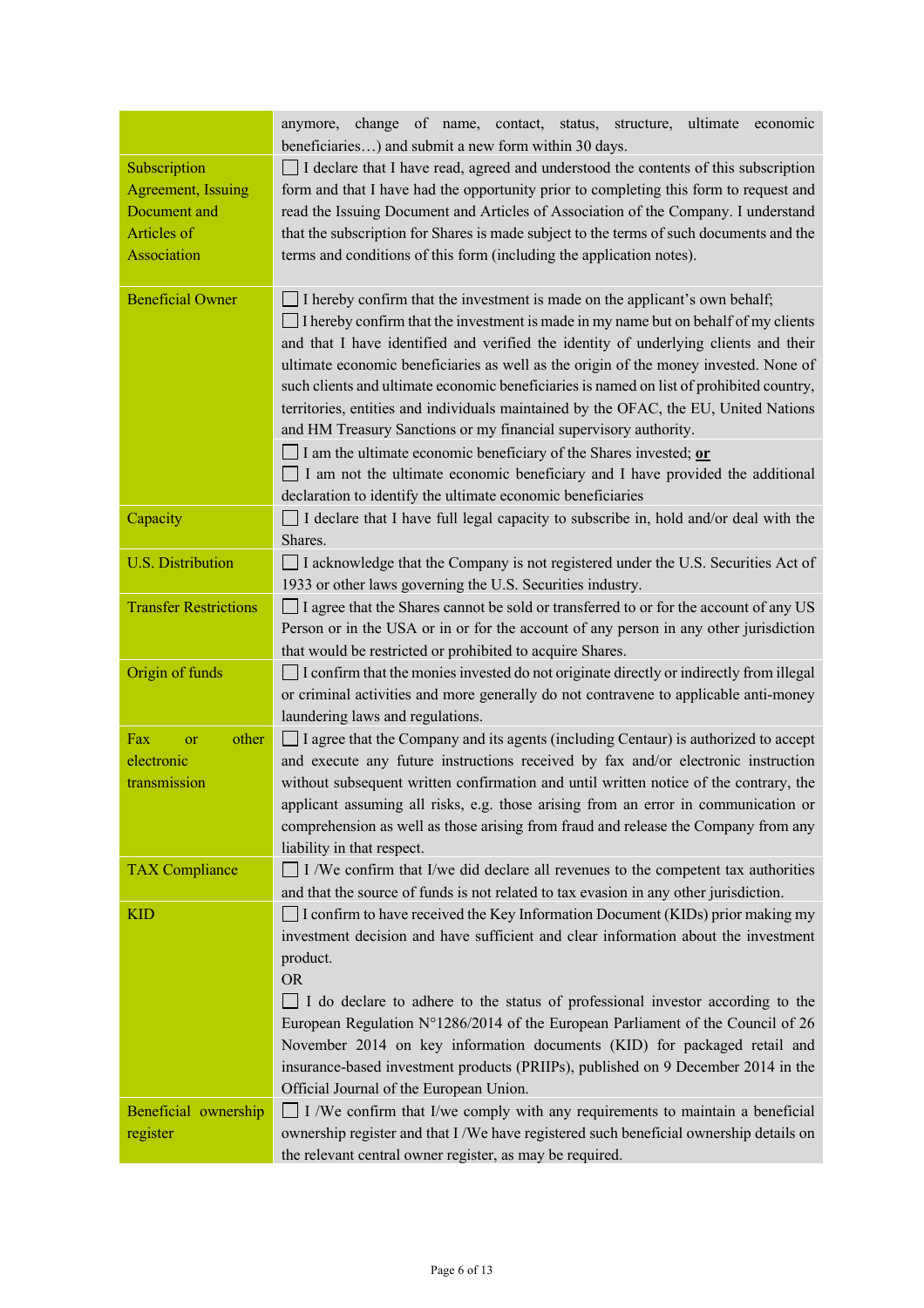## **5. REPRESENTATION AND WARRANTIES**

**We, the Investor hereby declare, confirm represent and warrant to, and agree with the General Partner** (for itself and on behalf of the Fund) as follows:

- 1) We are knowledgeable, sophisticated and experienced in business and financial matters; we fully understand and agreed with the limitations on Transfer described in the Issuing document and the Articles; we are able to bear the economic risk of our investment in the Fund for the duration of the Fund, we are presently able to afford the complete loss of such investment and we are under no present or contemplated future need to dispose of any Ordinary Interests to satisfy any existing or contemplated undertaking, need or indebtedness; and we have been afforded access to information about the business and management of the Fund sufficient to enable us to evaluate our investment in the Fund.
- 2) We also represent and warrant that: (i) (if the Investor thereunder is not a natural person) the Person we act on behalf of is duly organized, validly existing and in good standing under the laws of the jurisdiction in which it is incorporated; (ii) we have all requisite power and authority to invest in the Fund, as provided herein; (iii) such investment will not result in any material violation of or conflict with (x) any term of the charter or by-laws applicable or any other organisational document or (y) any instrument by which we are bound or any law or regulation applicable; (iv) such investment has been duly authorised by all necessary action on our behalf; and (v) this Subscription Agreement has been duly executed and delivered on our behalf and constitutes our legal, valid and binding agreement enforceable against us in accordance with its terms, except as the enforcement thereof may be limited by bankruptcy, insolvency (including, without limitation, all laws relating to fraudulent transfers), reorganisation, moratorium or similar laws affecting enforcement of creditors' rights generally and except as enforcement thereof is subject to general principles of equity (regardless of whether enforcement is considered in a proceeding in equity or at law).
- 3) We are not the subject of any bankruptcy or insolvency proceedings, restructuring, receivership, liquidation, administration, proceedings for money laundering or any other proceedings having equivalent effects.
- 4) There are no material actions, proceedings or investigations pending or, to the best of our knowledge, threatened against ourselves or any of our affiliates or ultimate beneficial owner(s).
- 5) We are not relying on the Fund and the General Partner or any company related thereto, or any of their partners, members, officers, counsels, agents or representatives for legal, investment or tax advice. We will seek independent legal, investment and tax advice to the extent necessary or appropriate in connection with our decision to commit to subscribe in the Fund.
- 6) All written information which we have provided under this Subscription Agreement is correct and complete as of the date hereof and may be relied upon. Should there be any material change in such information prior to acceptance of this Subscription Agreement, we will immediately provide the Fund with notice of such change.
- 7) We are aware that personal information given on this Subscription Agreement or otherwise in connection with the Commitment and details of our participation may be disclosed to the General Partner, any other companies affiliated to the General Partner and any delegate thereof.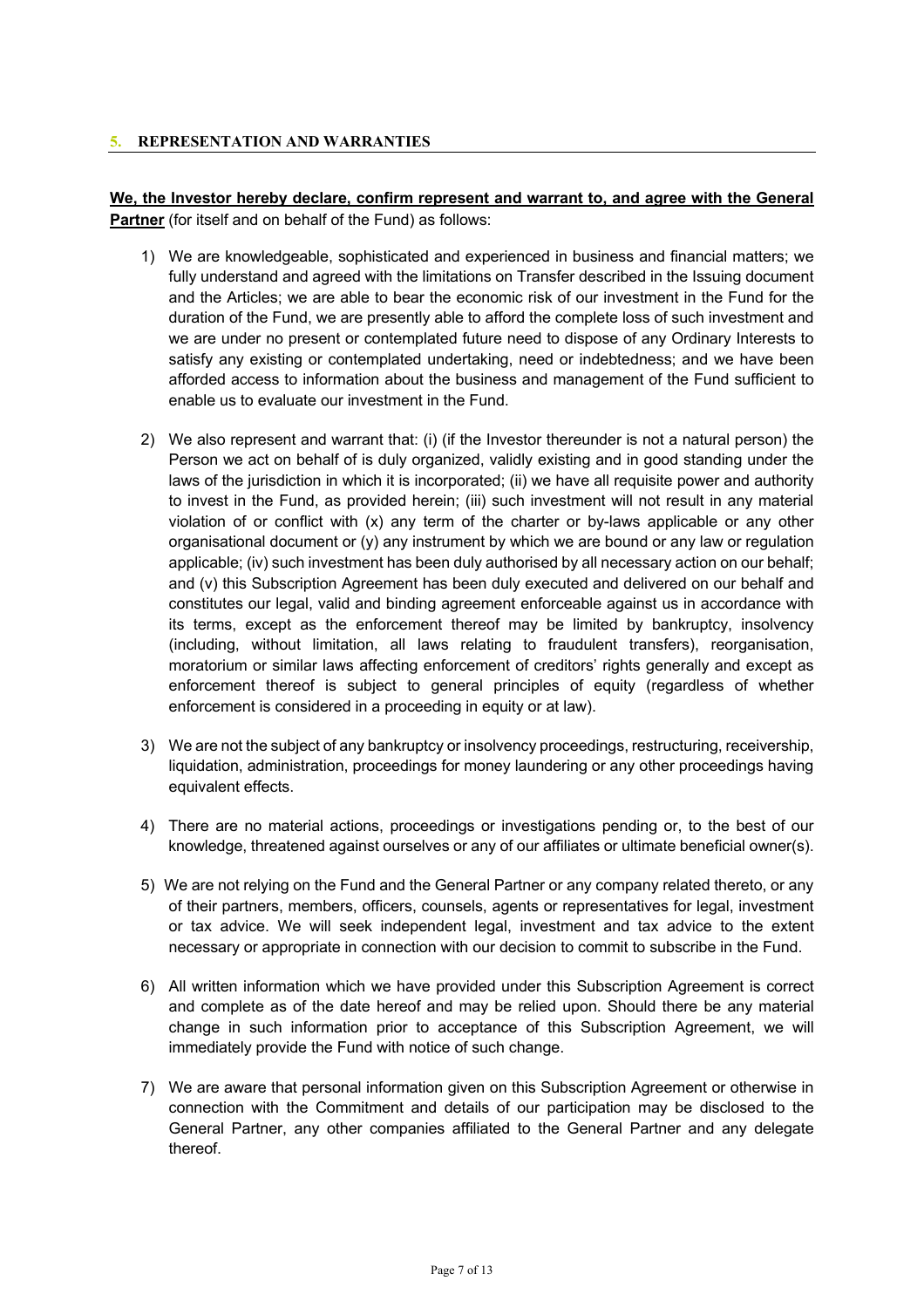## **6. CONFIDENTIALITY**

The Investor understands, agrees and acknowledges to the use and disclosure of all information relating to the Fund, including all information contained in the Fund Documents, this Subscription Agreement and any other Fund's documentation as well as any reports and accounts (if any) received by the Investor relating to the Fund notably in accordance with the provisions of the Fund Documents.

## **7. DATA PROTECTION**

This section is being provided in accordance with the requirements of data privacy laws, including the EU General Data Protection Regulation 2016/679 ("GDPR"),

The investor is hereby informed and expressly consents, by signing this document, to the processing of the data voluntarily provided in this document to, as well as of any data which might be provided, for the enforcement of the agreement or regarding a query, application, or the contracting of any service or product, even after the end of the contractual relation, to the Company, any member of the Company or its affiliates (the "Group").

The Fund, as data controller; and the AIFM; the Administration Agent; the Investment Manager; the Advisor; the Depositary and/or any of the Company's service providers or other third parties when required by law or regulation (Luxembourg or otherwise) as processors, will have access to those personal data provided.

This personal data shall be held on computer and processed by the Company or their agents or delegates (as set out in the respective service agreements if any).

Such data will be processed for the purposes of carrying out the services of the Company as prescribed by applicable laws such as maintaining the register of Shareholders of the Company and providing financial and other information to Shareholders, and to comply with applicable legal obligations including client identification and tax reporting obligations.

Please, **check this box** in case you accept the processing and communication of your personal O data (as client´s representative) by the Company, for the delivery of information and advertising on the Company products and services, or the various Group companies products and offers.

Only to the extent that you have accepted, the accepted purposes include the delivery of information and advertising, including via email, on offers, products, recommendations, services, promotional items, and customer loyalty campaigns of the Company and the various Group companies; data extraction and storage, and marketing surveys to adapt our commercial offers to your specific profile, and once the existing contractual relationship ends.

In order to adequately enforce the investment agreement and be able to offer you products and services according to your needs, on the basis of the information provided, we will create different profiles based on your interests and needs and on the Group business strategy, and as a result automated decisions will be taken on the basis of these profiles.

The Company will take reasonable steps to ensure that all personal data in relation to Shareholders is recorded accurately and maintained in a secure and confidential format. Such personal data will be retained only as long as necessary or in accordance with applicable laws and will only be disclosed to such third parties and agents or delegates as may be permitted under applicable laws or, where appropriate, with the prior consent of the relevant Shareholders. This may include disclosure to third parties such as auditors and the regulators and to agents or delegates of the Company who process the data inter alia for anti-money laundering purposes, tax laws and regulations such as, but not limited to FATCA and common reporting standard ("CRS") on OECD and EU levels or for compliance with other Luxembourg legal or regulatory requirements.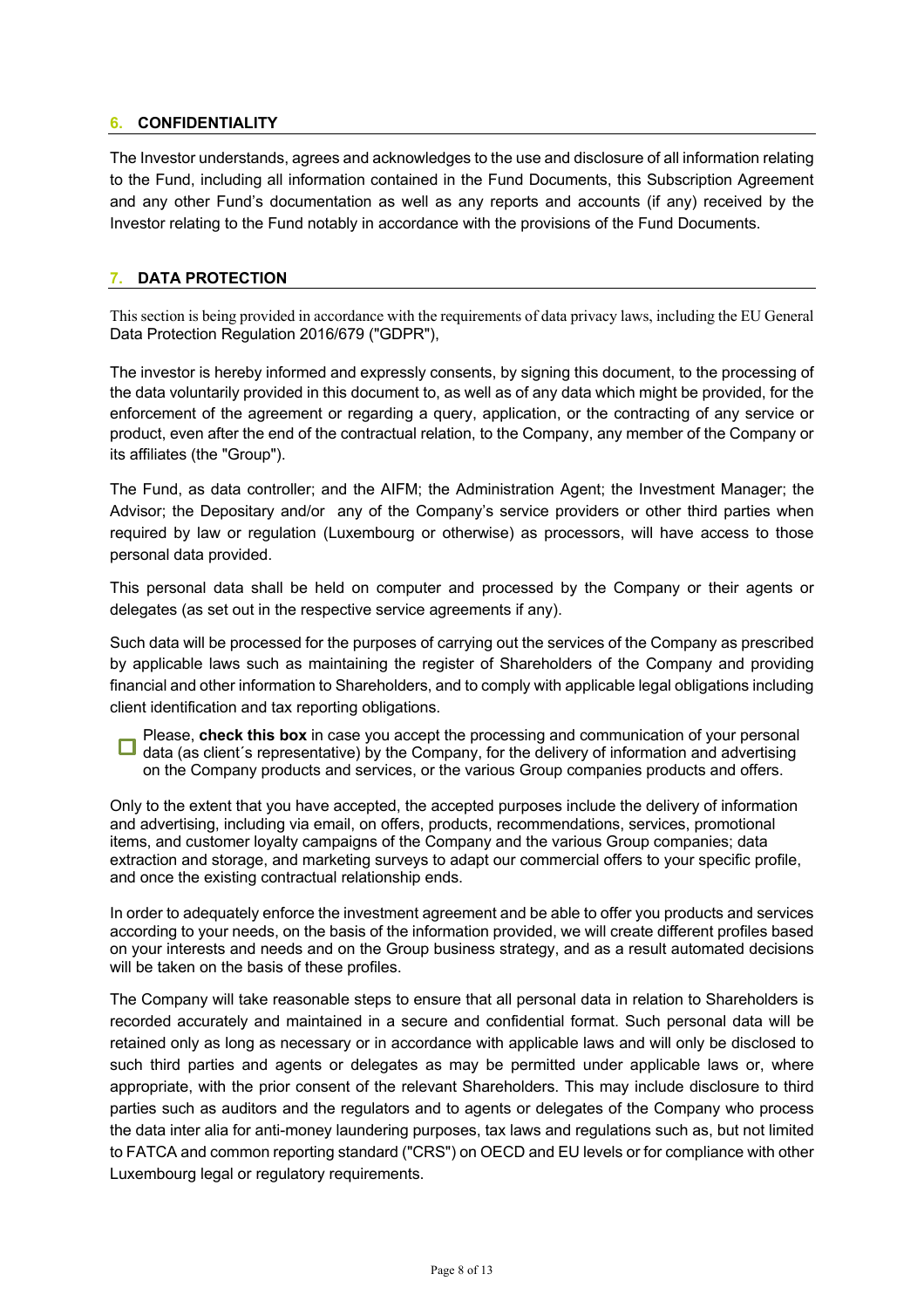Personal data may also be transferred and/or disclosed to any member of the Company or its affiliates. Transfers/disclosures will be made in such parties legitimate interest for the purposes of maintaining global client records and providing centralized administrative services and Shareholders' servicing also in countries, where the Fund is offered to subscription or distributed. As part of the communications described in the previous paragraphs, international data transfers may be made to third parties or international organisations, whether there exists a European Commission decision on their adequacy or not. International transfers to countries that cannot guarantee an adequate protection level shall be made on an exceptional basis and will be made whenever they are necessary for the adequate development of the contractual relationship.

The Group has data protection clauses to adequately ensure the protection of your data as part of the communication and international transfer of your data in countries in which they can be applied.

Should the data provided pertain to physical persons other than the investor, the latter guarantees that he/she has obtained and has their prior consent for the communication of their data and has informed them, prior to their inclusion in this document, of the purposes of the data processing, communications, and other terms established herein.

The investor guarantees the accuracy and truthfulness of the personal data provided, undertaking to keep them duly updated and to notify any changes in them.

The personal data provided will be kept for the period established on the basis of these criteria: (i) legal obligation of conservation; (ii) term of the contractual relationship and service of any responsibilities derived from said relationship; and (iii) request of removal by the interested party in the applicable cases.

The legal basis for the processing of your data for the purposes specified above, is the enforcement of the investment agreement. The prospective offer of products and services included in the purposes, is based on the consent which you give. Under no circumstances will withdrawal of this consent place conditions on the enforcement of the investment agreement.

You are obligated to provide us with your personal data to sign the investment agreement. Should you fail to do so, the Company reserves the right not to sign the investment agreement.

Under the terms and scope established in the regulations in force, any person is entitled to:

- confirm whether the Group is processing personal data that concern you, and access them and the information related to their processing.
- request the rectification of inaccurate data
- request the removal of data, among other reasons, when they are required for the purposes for which they were collected, in which case the Group will cease to process the data except for the filing of or defence against potential claims.
- request the limitation of the processing of your data, in which case they will only be processed with your consent, with the exception of their storage and use for the filing of and defence against claims or for the protection of the rights of another natural or legal person or for reasons of significant public interest in the European Union or in a certain Member State.
- object to the processing of your data, in which case, the Group shall cease to process your data, except for the defence against potential claims.
- receive, in a structured, widely-used format that can be mechanically read, the personal data that concern you and that you have provided to the Group or request that the Group transfer them directly to another controller when technically possible.
- withdraw the consent granted, if applicable, for the purpose above, without affecting the lawfulness of the processing based on consent prior to withdrawal.
- where relevant, the right to request the portability of their data.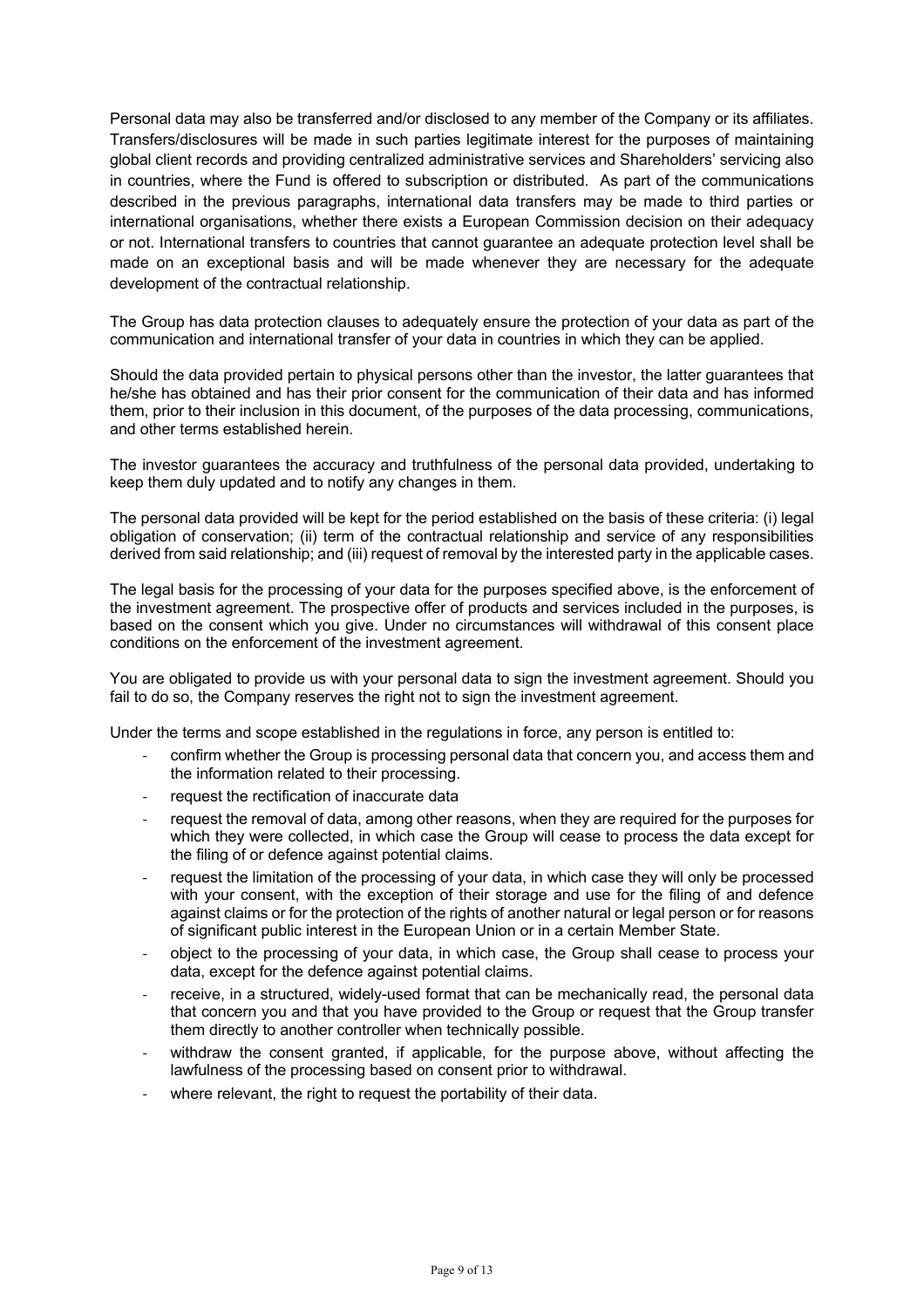The aforementioned rights of access, rectification, removal, limitation, objection, and transferability may be directly exercised by the data owner or its legal or voluntary representative, through a written communication sent to the SIF.

The interested party may file a claim with the CNPD (National Commission for Data Protection), particularly when it considers that it has not achieved satisfaction in the exercise of its rights, through the website provided for this purpose by the relevant Control Authority.

The investor further acknowledges and accepts that the Company, the Company or the service providers (if applicable) will report any relevant information in relation to the Investor's investment in the Company to the Luxembourg tax authorities which will exchange this information on an automatic basis with the competent authorities in the United States or other permitted jurisdictions as agreed in the FATCA Law and the CRS Law, on OECD and EU levels or equivalent Luxembourg legislation.

The Investor expressly recognizes that the Company (or its Company or entities within the Group) will accept no liability with respect to any unauthorized third party receiving knowledge of or having access to such personal data, except in the case of negligence or misconduct by the Company (or its Company or entities within the Group or any of their partners, officer, director, employees or offices).

## **8. GOVERNING LAW**

The validity, construction and performance of this subscription form will be governed by and construed in accordance with the laws of the Grand Duchy of Luxembourg.

The courts of the District of Luxembourg-City have exclusive jurisdiction to settle any dispute arising out of or in connection with this subscription form, including a dispute regarding the existence, validity or termination of this subscription form.

## **9. AML/KYC DOCUMENTS**

**Please complete the** subscription form and send it along with the documents you are required to provide in order to subscribe to Shares. **Centaur** Subscriptions may be accepted temporarily on the basis of the receipt of documents sent by fax but subject to the receipt by mail of the original signed application form and identification documents.

The Fund reserves the right to reject any application in whole or in part in which event the application monies or any balance thereof will be passed to the applicant at his own risk within fourteen days of the rejection of the application.

Pursuant to the applicable Luxembourg laws and to the circulars of the Luxembourg supervisory authority, obligations have been outlined to prevent the use of undertakings for collective investment such as the Fund for money laundering purposes. As a result of such provisions, the Administrator reserve the right to verify the Investor identity (, the identity of any beneficial owner) and the source or fund and source or wealth. The investor and where applicable, beneficial owners must disclose their PEP status, if applicable, to the Administrator and may be subject to more enhanced Due Diligence requirements. No transactions will be permitted on the account until all necessary antimoney laundering documentation has been supplied.

Persons listed on OFAC, United Nations, European Union and HM Treasury Sanctions Lists are prohibited

The fund and its service providers may have an obligation to report suspicious activity to applicable reporting authorities.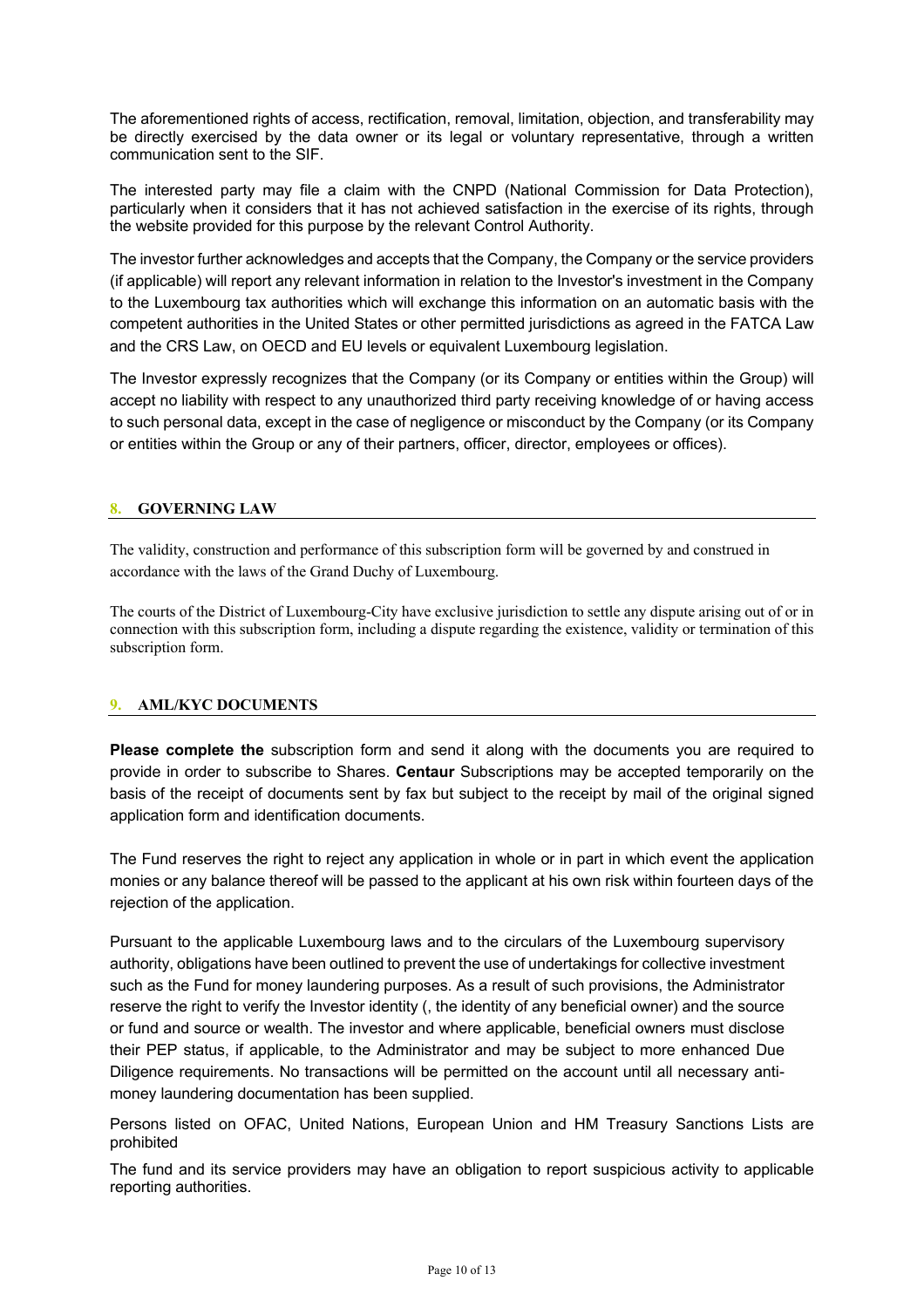Redemption monies will be remitted only to an account in the name of the registered Investor. Payments will not be made to or accepted from third party accounts.

#### **10. SIGNATURES**

#### **By signing hereunder, I expressly agree with all provisions mentioned in this subscription agreement:**

| Name / Denomination | Title | Date<br>(dd/mm/yy) | Signature |
|---------------------|-------|--------------------|-----------|
|                     |       |                    |           |
|                     |       |                    |           |
|                     |       |                    |           |

## **ANNEX I-CERTIFICATE OF WELL-INFORMED INVESTORS**

## **Please choose the correct section and confirm your status accordingly;**

#### **I. Institutional Investor status**

 $\Box$ I/we hereby confirm that we are qualifying as institutional/professional investor as we are organized as

|  | a credit institution<br>another authorized<br>regulated<br>financial<br>or                                                                                                                                                                               | an investment firm<br>an insurance company                                                                                                     |
|--|----------------------------------------------------------------------------------------------------------------------------------------------------------------------------------------------------------------------------------------------------------|------------------------------------------------------------------------------------------------------------------------------------------------|
|  | institution<br>a collective investment scheme<br>or a management company of such a scheme                                                                                                                                                                | a pension fund or a management company<br>of such a fund                                                                                       |
|  | a commodity or commodity derivatives dealer<br>another institutional investor;                                                                                                                                                                           | a Local <sup>7</sup><br>another institutional investor whose                                                                                   |
|  | a national or regional government, a public<br>body that manages public debt, a Central Bank,<br>an international or supranational institution<br>such as the World Bank, the IMF, the ECB, the<br>EIB, or another similar international<br>organization | main activity is to invest in financial instruments<br>an entity dedicated to the securitization of assets or<br>other financing transactions. |

The list above should be understood as including all authorised entities carrying out the characteristic activities of the entities mentioned above, i.e. entities authorised by a EU‐Member State under a directive, entities authorised or regulated by a EU‐Member State without reference to a directive, and entities authorised or regulated by a non‐EU‐Member State.

 $\Box$  Institutional Investors subscribing in our entity name in our own behalf  $\Box$  Institutional investor subscribing in our entity name on behalf of third party(ies)

<sup>7</sup> As the term Local is not defined in MIFID II, we recommend to stick to the definition in Directive 2013/36/EU of the European Parliament and of the Council of 26 June 2013 on access to the activity of credit institutions and the prudential supervision of credit institutions and investment firms. Local firm means local firm as defined in point (4) of Article 4(1) of Regulation (EU) No 575/2013 of the European Parliament and of the Council of 26 June 2013 on prudential requirements for credit institutions and investment firms and amending Regulation (EU) No 648/2012: *a firm dealing for its own account on markets in financial futures or options or other derivatives and on cash markets for the sole purpose of hedging positions on derivatives markets, or dealing for the accounts of other members of those markets and being guaranteed by clearing members of the same markets, where responsibility for ensuring the performance of contracts entered into by such a firm is assumed by clearing members of the same markets*.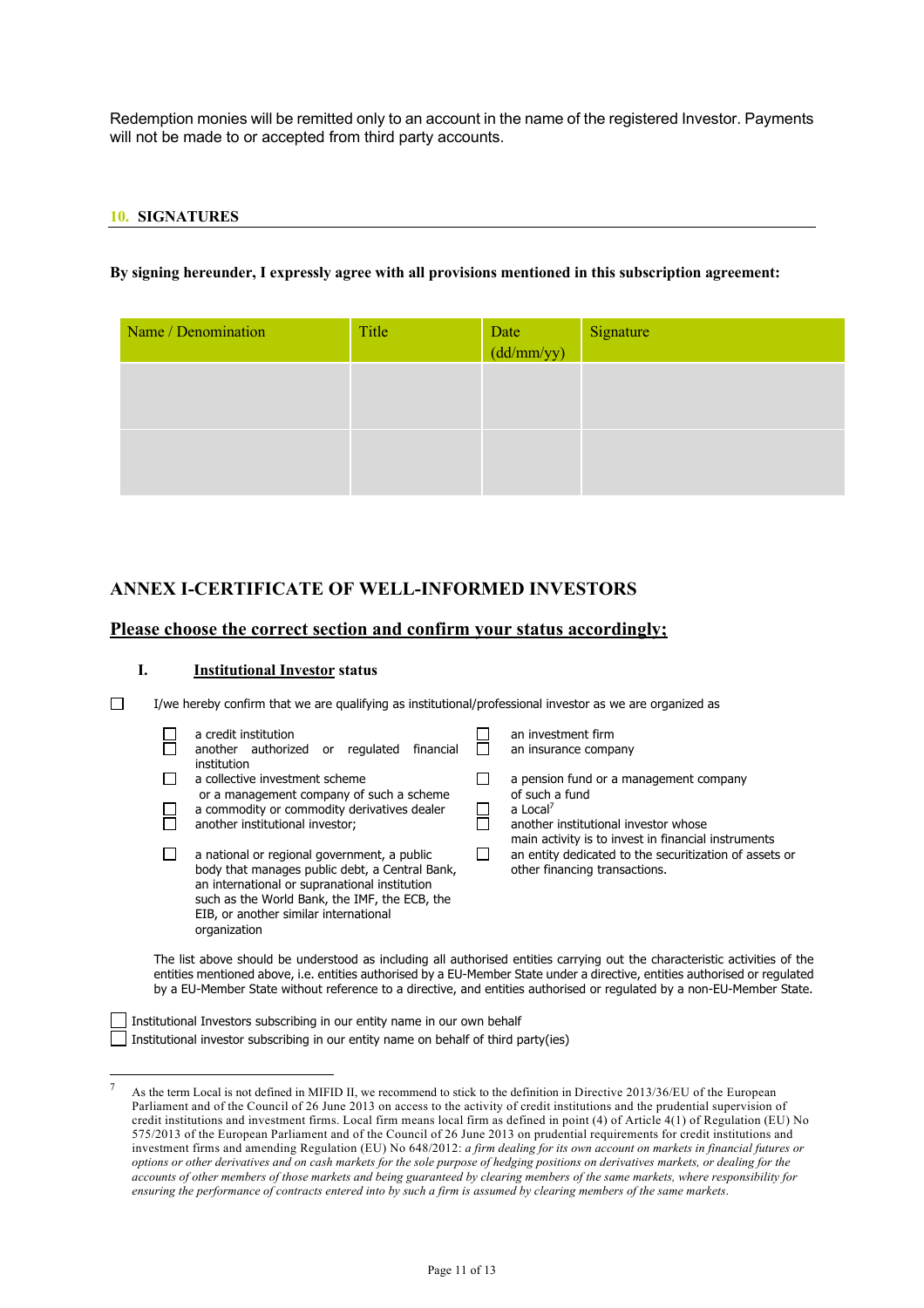We hereby certify that the underlying client(s) / ultimate economic beneficiary(ies) is (are) well informed investor(s) in the sense of the Law of 2007 (as defined hereinbelow) and as further defined in the Issuing Document. We certify his (their) expertise, experience and knowledge in adequately appraising an investment in the Company, as such the underlying client(s) / ultimate economic beneficiary(ies) is (are) consequently aware of the highly risky character of the investment in this Company.

#### **II. Professional Investor status according to Directive 2014/65/EU:**

- $\Box$ I/we hereby confirm that we understand, that we are not-qualifying as professional investor according to the above criteria, but we would like to be treated as professional investor in order to invest into the Sub-Fund as we are
	- a "Large Undertaking" meaning an undertaking meeting (at least) two of the following size requirements on a П company basis:
	- П balance sheet total of EUR 20,000,000 net turnover of EUR 40,000,000; or  $\Box$ own funds of EUR 2,000,0000. П satisfying (at least) two of the following criteria (please check as appropriate):  $\Box$  have carried out transactions, of significant size, on the relevant market at an average frequency of ten per quarter over the previous four quarters;  $\Box$ the size of my/our financial instrument portfolio, defined as including cash deposits and financial instruments exceeds EUR 500,000; or  $\Box$  I/we, or a person authorized to carry out transactions on my/our behalf, works or has worked in the financial sector for at least one year in a professional position, which requires knowledge of the transactions or services envisaged. Name and details of such following person authorized to carry out transactions on my/our behalf (if applicable): \_\_\_\_\_\_\_\_\_\_\_\_\_\_\_\_\_\_\_\_\_\_\_\_\_\_\_\_\_\_\_\_\_\_\_\_\_\_\_\_\_\_\_\_\_ \_\_\_\_\_\_\_\_\_\_\_\_\_\_\_\_\_\_\_\_\_\_\_\_\_\_\_\_\_\_\_\_\_\_\_\_\_\_\_\_\_\_\_\_\_ **I/we understand** • **that by applying to be treated as professional investor, we are supposed to be able to support a full or partial loss of our investment;** • **that no best-execution requirements apply; and** • **that no Key Information Document (KID) for Packaged Retail and Insurance-based Investment Products will be provided.**

I/we understand that the Registrar and Transfer Agent may request, and I/we undertake to provide the Registrar  $\Box$ and Transfer Agent with further information and documents and to make further confirmations insofar as it is required for the status of a professional investor.

 $\Box$ I/we (i) undertake to immediately notify the Registrar and Transfer Agent of any changes to the information provided above; and (ii) that should the Registrar and Transfer Agent become aware however that I/we no longer fulfil the initial conditions, which made me/us eligible for a professional treatment, the Registrar and Transfer Agent must take appropriate action.

 $\Box$  Professional Investor subscribing in our entity name in our own behalf  $\Box$  Professional investor subscribing in our entity name on behalf of third party(ies)

> We hereby certify that the underlying client(s) / ultimate economic beneficiary(ies) is (are) well informed investor(s) in the sense of the Law of 2007 and as further defined in the Issuing Document. We certify his (their) expertise, experience and knowledge in adequately appraising an investment in the Company, as such the underlying client(s) / ultimate economic beneficiary(ies) is (are) consequently aware of the highly risky character of the investment in the Company.

#### **III. Investors who qualify neither as Institutional investors nor a Professional**

We are only authorized to commit to subscribe for Shares of the Company provided they comply with the requirements set forth under the Law of 2007, i.e.: